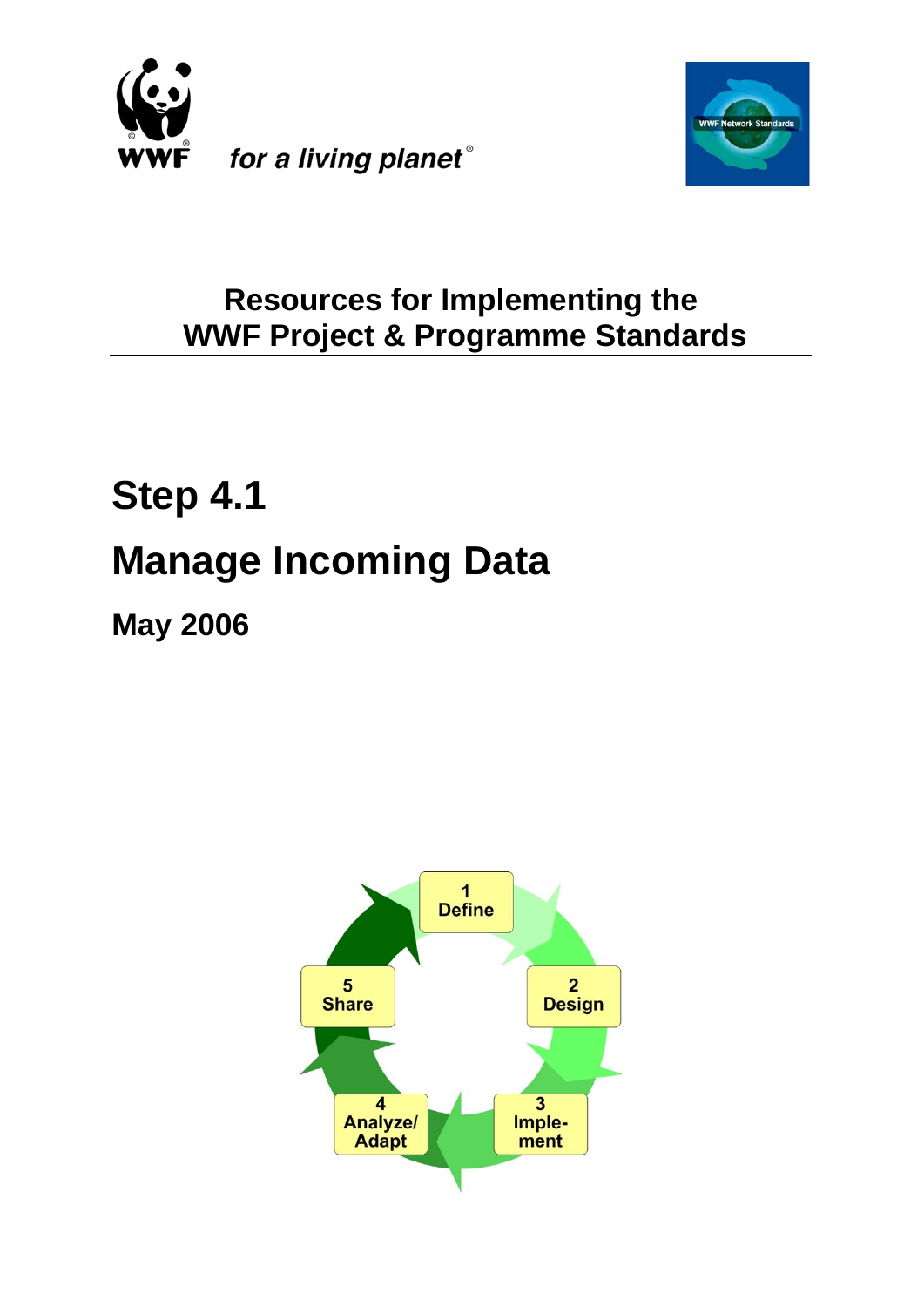



# **Step 4.1 Manage Incoming Data**

# **Contents**

This document is intended as a guidance resource to support the implementation of the *WWF Standards of Conservation Project and Programme Management.* Although each step in these *Standards* must be completed, the level of detail depends on the circumstances of individual projects and programmes. Accordingly, each team will have to decide whether and to what level of detail they want to apply the guidance in this document.

This document may change over time; the most recent version can be accessed at: <https://intranet.panda.org/documents/folder.cfm?uFolderID=60985>. This document is based in part on materials developed by Foundations of Success.

**Written by:** Alexis Morgan, WWF-Canada **Edited by:** Foundations of Success

 $\overline{\phantom{a}}$ 

Please address any comments to Sheila O'Connor [\(soconnor@wwfint.org](mailto:soconnor@wwfint.org)).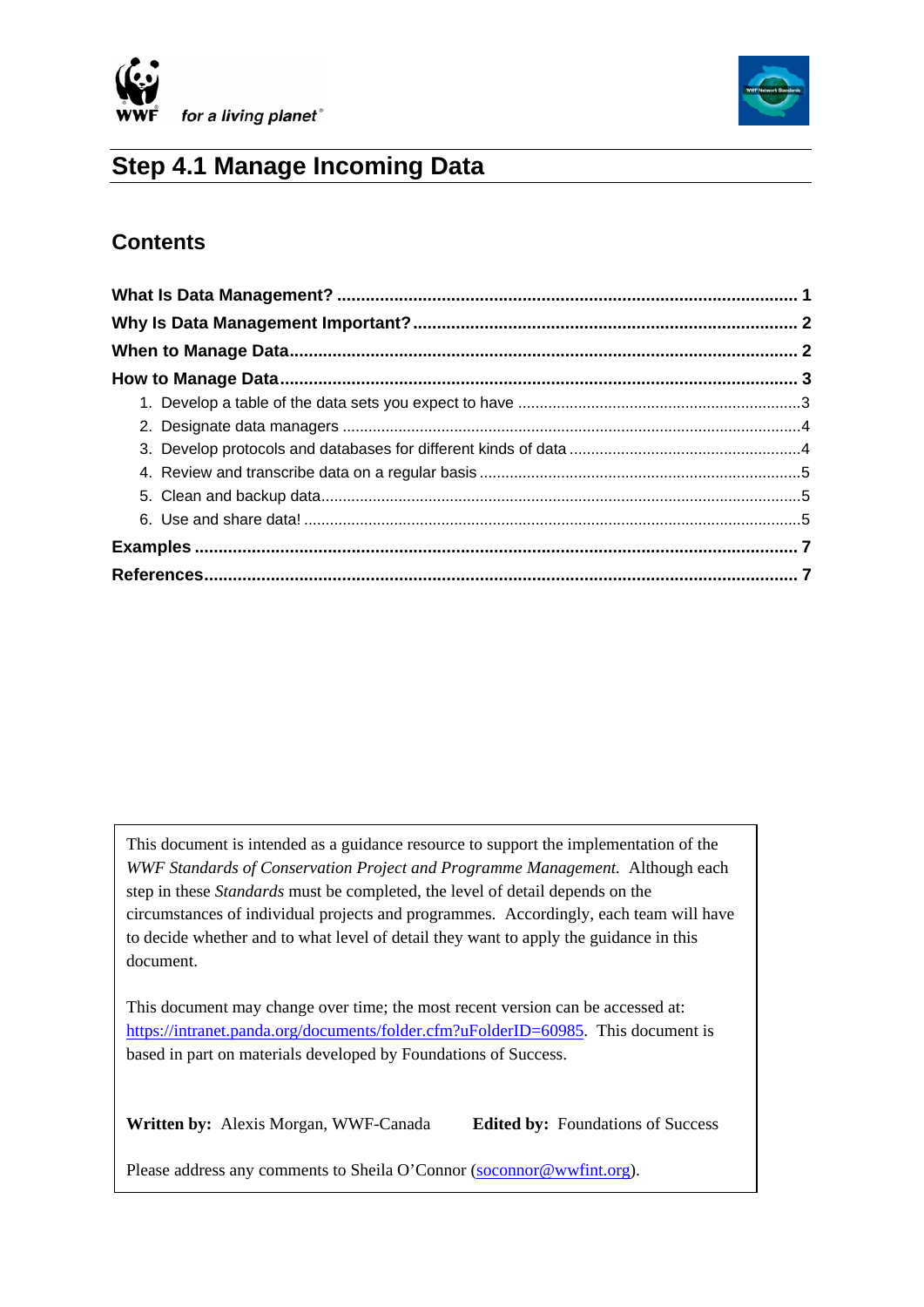# **Manage Incoming Data**

#### <span id="page-2-0"></span>**What Is Data Management?**

As you design your project, and then especially once you have begun implementing your monitoring plan, your project team will begin generating many different kinds of data. As shown in the table below, these data can include everything from the initial project boundaries sketched out on a map to measurements of the population size of one of your biodiversity targets to subjective assessments of stakeholder buy-in to digital photos of project team members implementing a strategy.

Data management is a process to ensure that diverse data sets can be efficiently collected, integrated/processed, labelled/stored, and then easily retrieved through time by people who want to use them. In simple terms it could be taken to mean "a place for everything, and everything in its place."

| <b>Type of Data</b>                                                                                                                                                                      | <b>Examples of Sources</b>                                                                                                                                                                | <b>Examples of Databases</b>                                                                                                        |  |
|------------------------------------------------------------------------------------------------------------------------------------------------------------------------------------------|-------------------------------------------------------------------------------------------------------------------------------------------------------------------------------------------|-------------------------------------------------------------------------------------------------------------------------------------|--|
| <b>Quantitative - data that can</b><br>be represented as numbers<br>including both continuous data<br>measured along a scale &<br>categorical data recorded in<br>intervals or by groups | Biological censuses or<br>transects of species, counts of<br>poaching incidents, household<br>stakeholder opinions recorded<br>on a 4-point scale, numbers of<br>tourists visiting a site | Paper logbooks, simple<br>spreadsheet tables (Excel),<br>relational databases on<br>desktop computers (Access)<br>or online servers |  |
| <b>Qualitative - data that are not</b><br>easily represented in<br>numerical form                                                                                                        | Stories from stakeholders or<br>focal group interviews                                                                                                                                    | Word processor documents,<br>relational databases, folders of<br>audio or visual clips                                              |  |
| <b>Spatial</b> – data that are linked<br>to specific geographic<br>coordinates (typically<br>quantitative, but could be<br>qualitative)                                                  | Locations where animals have<br>been poached recorded on a<br><b>Global Positioning System</b><br>(GPS) unit, boundaries of a<br>national park                                            | Paper maps in a file cabinet,<br>Geographic Information (GIS)<br>systems (ArcGIS software<br>products)                              |  |
| <b>Financial</b> $-$ a special form of<br>quantitative data that contain<br>financial information                                                                                        | Business records, project<br>operations                                                                                                                                                   | Spreadsheet tables (Excel),<br>accounting software (ACCPAC<br>or QuickBooks software)                                               |  |
| Pictures & Images - photos,<br>drawings, and other images                                                                                                                                | Before & after photos of a<br>specific site, stakeholder<br>drawings, conceptual models                                                                                                   | Photo albums, slide files,<br>computer file folders, album<br>software                                                              |  |
| Video & Audio Clips - film,<br>video, and audio materials                                                                                                                                | Recordings of stakeholder<br>meetings, film clips of key<br>project events                                                                                                                | video library, computer file<br>folders, archive software                                                                           |  |
| Metadata - data about your<br>other data; the documentation<br>that accompanies any dataset                                                                                              | Lists of all your databases,<br>descriptions about fields in a<br>database, information about<br>pictures in a photo album                                                                | Paper list, spreadsheet file                                                                                                        |  |

#### **Different Types of Data and Where They Come From and Are Stored**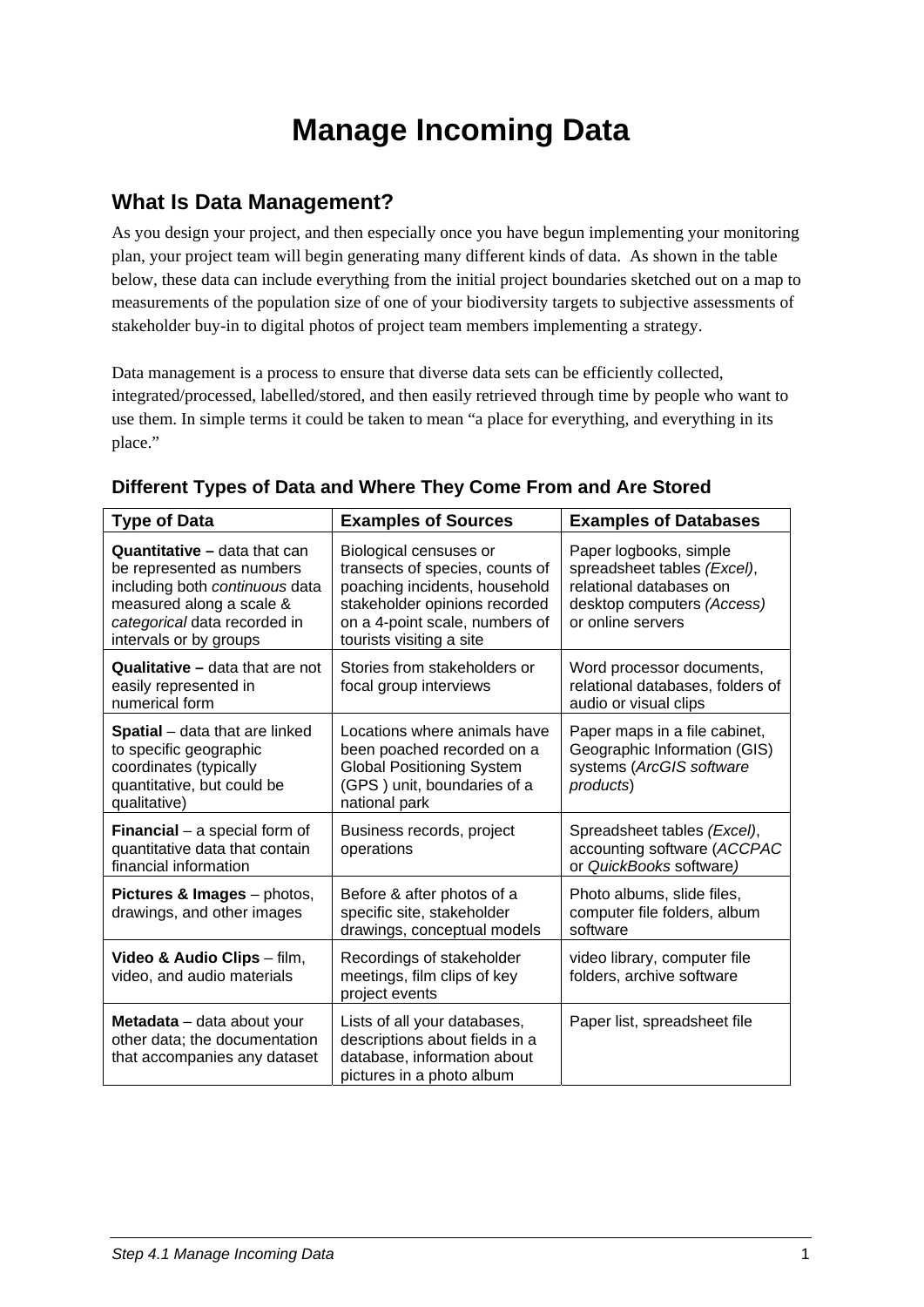# <span id="page-3-0"></span>**Why Is Data Management Important?**

WWF project and programme teams typically invest considerable time and money into monitoring as part of their project work. As a result, they end up with lots of data from many different sources. Unfortunately, all too often these data remain in the project team's field notes or on survey forms. And even if these data are transcribed to a central location, these data can quickly become outdated or obsolete, be misinterpreted through poor or inadequate documentation, or can even, at times, go missing entirely, especially if files are not maintained and backed up on a regular basis. The quality of our conservation work is directly related to having reliable, credible, and current information upon which to base our work. Without a data management strategy, data can become lost or rendered useless, or just unable to provide its optimal usefulness (Higgins 2005).

Establishing and using a consistent data management framework will enable more effective use of the data by conservation projects and programmes. As a general rule, the more standardized the structure and content of the database, the more effectively it can be used by both humans and machines (FGDC 2006). Properly managed data:

- Enables the project team to explore the source, quality, and details of the underlying data behind decisions and therefore help to explain how and why results were achieved (or not achieved). In other words, it is central to performing adaptive management.
- Facilitates the engagement of stakeholders through easy understanding and sharing of data. When commonly understood information from a variety of sources is employed for decisionmaking, buy-in may, at times, be achieved more easily.
- Helps the team generate more comprehensive and attractive information products.

Establishing a consistent data management framework will also facilitate more efficient updates as the project evolves. In particular, it provides a clear rationale to project team members, donors, and partners on what data gaps exist and why these need to be addressed. It also helps project teams ingest standardised data from external sources and integrate them with internal data. It improves the transparency, accountability and learning of staff, partners and stakeholders by being able to retrace what data came from where. And finally, it is critical to ensure that data remain useable through time given the inevitable institutional memory loss and staff turnover.

## **When to Manage Data**

Planning for data management should not be left until the moment when your project has already accumulated lots of data. Instead, you need to be doing this planning as you are designing your overall project actions and monitoring plan. For example, you should assign responsibility for data management as you are developing your project team in Step 1 and you should think about what types of data you will be generating as develop your monitoring plan in Step 2. Indeed, much of the data that you collect as you plan your overall project – for example information about your targets, threats, or key stakeholders – are data that you will need to manage even during this early phase. Likewise, data management itself needs to occur continuously over the life of your project. Data should be reviewed and transcribed as soon as possible after collection.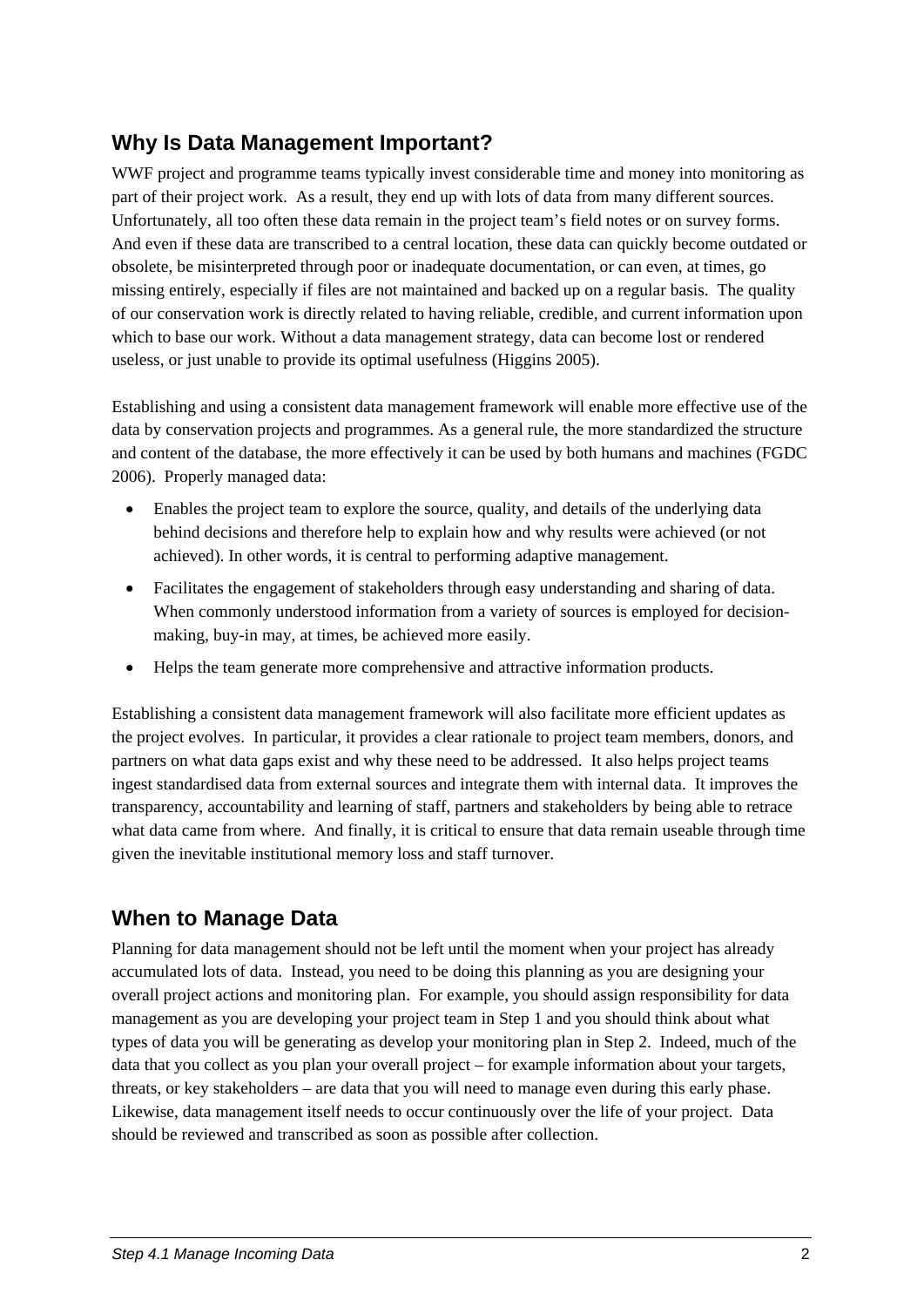## <span id="page-4-0"></span>**How to Manage Data**

There is no one right way to manage the data for any given project. The specific tasks that you undertake will vary greatly depending on how large and complex your project is, how much data you expect to collect and use, and the technical capacity and resources of your project team. Some basic tasks to consider include:

#### **1. Develop a table of the data sets you expect to have**

The starting point is to develop a rough sense of what data sets you expect to have and how you will manage them. Much of this can be based on the information in your monitoring plan that you defined in Step 2.2. Key points to include in your table are:

- **What data the project will collect** Develop a list of the different sets of data that you expect to collect over the life of your project. You should also note the form that each set of data will be in – for example text-based stories, GIS map layers, or digital photos. This can be done through a written document, a spreadsheet, or a database – you are in effect creating a database of your potential data sets.
- **Who will collect and manage the data** For each data set, list who will be responsible for collecting the data, who will be responsible for managing them, and who will use them. This can be in text form, or if you want to be very explicit, you could even develop a flow chart showing the process of how each data set will flow through your project. In particular, you should designate a specific individual to be in charge of each data set. In many larger offices, the overall responsibility for data management or at least oversight of data management will typically be given to a part or full-time data manager (see next task).
- **How and where data will be stored** Determine what type of database you will use for each type of data. For example, you may wish to put quantitative data in a computer-based database, spatial data in a GIS system, and digital photos in a photo archiving software program. You should also determine whether the master copies of these databases will be on a central office computer, on a web-accessible server, or some other location.

| <b>Data Set</b>                  | <b>Collectors &amp;</b> | <b>Storage</b>               | <b>End Users</b>       |
|----------------------------------|-------------------------|------------------------------|------------------------|
|                                  | <b>Managers</b>         |                              |                        |
| Results from marine transects:   | Collected by            | Transcribed by researchers   | Used by project team   |
| largely quantitative information | marine researchers      | into Excel-based database at | members to measure     |
| about fish sightings,            | on a monthly basis.     | marine lab; should be backed | health of coral reef   |
| information about each survey    | Managed by project      | up at project office         | target; this info      |
|                                  | data manager.           |                              | conveyed to donors     |
| Photos of damaged reef areas:    | Collected by            | Photos stored on marine lab  | Used by project team   |
| photographs of coral reef        | marine researchers      | computer in folder           | members to measure     |
| areas linked to GPS              | once a year.            | c://data/reefphotos. GPS     | health of coral reef   |
| coordinates                      | Managed by project      | coordinates and meta data in | target over time; this |
|                                  | data manager.           | linked Excel spread sheet.   | information conveyed   |
|                                  |                         | Should be backed up at       | to donors              |
|                                  |                         | project office.              |                        |

#### **Example of Table of Data Sets for a Project**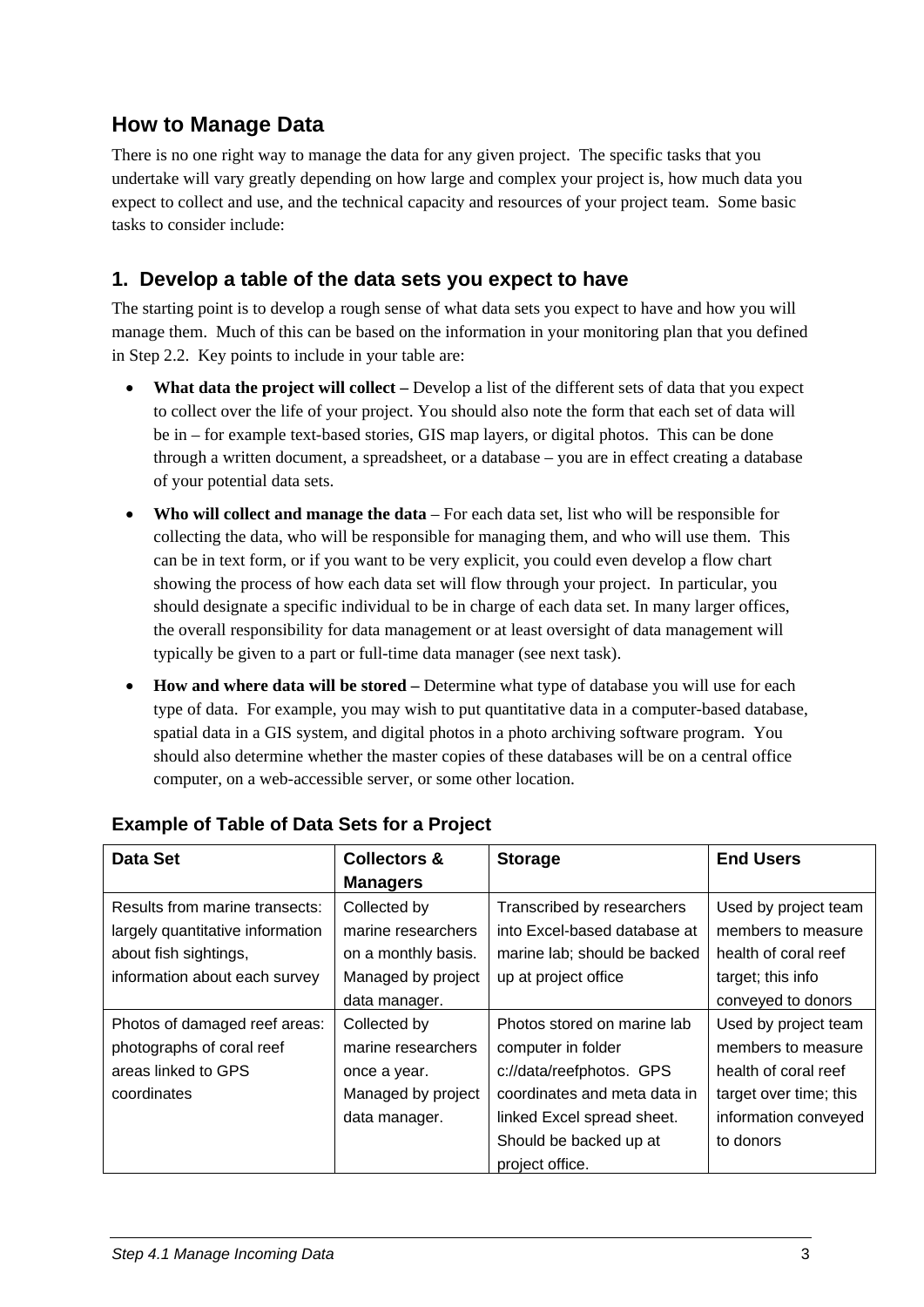<span id="page-5-0"></span>• **Who will use the data** – Perhaps the most overlooked – and yet the most important – thing to consider in designing a data management is to think about who will ultimately be using the data. More than anything, your system should be designed so that the users can get the data they need when and where they need it. Otherwise, you are wasting your time.

#### **2. Designate data managers**

All programme and project teams can benefit from the support of a data manager, who as Higgens (2005) describes:

…is able to collect information, perform complex analyses, produce quality maps, and administer all tabular and spatial information in an organized and efficient manner. The lead information manager/data manager would ideally be located in a field office and should be identified as early as possible [in the development of the project] to answer key information management questions and establish the data management structure.

Ideally data managers should be identified in Step 1.1 with the definition of the initial team and responsibilities. If this role has not yet been assigned to anyone, someone needs to be assigned responsibility. For many projects or programmes, lead responsibility for data management will probably be handled by staff with additional roles, but support in the set up of systems may need to be found from outside sources (e.g. consultants or other parts of the WWF Network).

#### **3. Develop protocols and databases for different kinds of data**

As noted above, most types of data are only really useful if they are collected and then stored in a standard fashion. For example, if you will be conducting transects to sample the number of certain species of fish on a coral reef over time, you will want to record standard information about each transect such as the number of each species of fish encountered, the time of day the transect was conducted, the degree of turbidity in the water, and who conducted the survey. Likewise, if you will be conducting a household survey to determine attitudes of local stakeholders about a national park, you will want to record standard information from each interview.

Each piece of data that you collect can then be defined and recorded in a standard fashion. You need to need to specify in advance how you will record each piece of data in a consistent and specific way. These *protocols* are typically laid out in an annotated table or document (sometimes called a codebook). For example, you might specify that people use specific names for each fish species, that they record time in 24 hour format, that turbidity be measured on a qualitative 1-5 scale, and that project team members use their initials to record who conducted the survey. These protocols should be developed by your data manager and monitoring teams and tested as you develop your data collection procedures. Wherever possible, as outline in Box 1, you should try to make use of existing data standards.

Once you have developed your data storage protocols, you should also figure out your protocols for transferring data from collection points to the project's databases and then to the ultimate users. For example, if the person conducting the fish transects records data on an underwater slate, then they may have to take that information and record it on a computer once they have completed the day's survey work. Likewise, the person conducting the survey may have to take answers from their field notebook and transcribe them.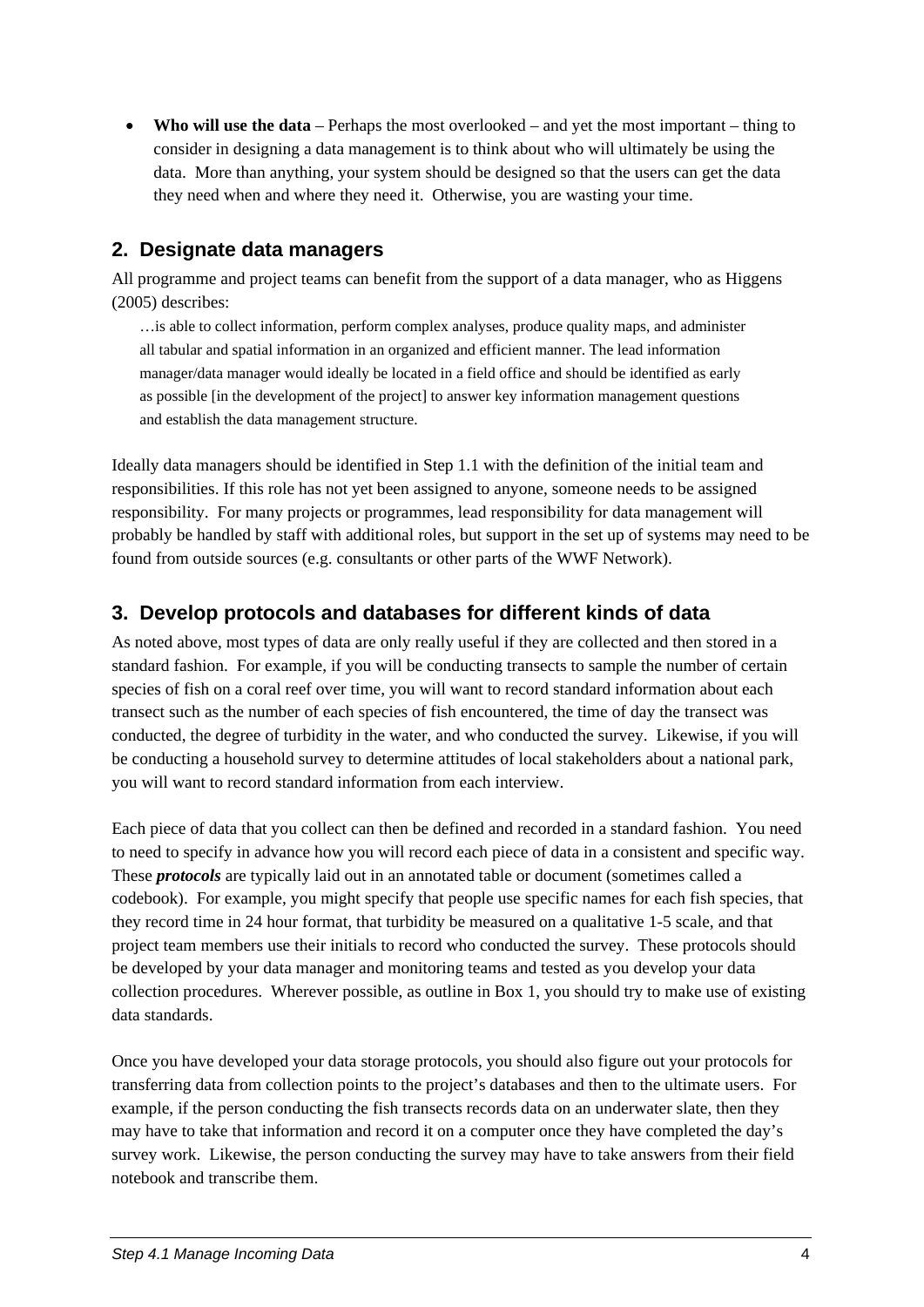<span id="page-6-0"></span>As you develop your protocols, you also need to develop your long-term *databases*. Most conservation projects will use some kind of electronic storage mechanism. There are many different types of databases that are available to accommodate different types of data. For example, quantitative tabular data can be stored in simple spreadsheet programs such as Microsoft Excel, in relational databases such as MS Access, or in custom web-based databases. Spatial data is typically stored in some sort of Geographic Information System (GIS ). Note: Since nearly all WWF offices employ ESRI software as their main GIS tool, you should consider using ArcCatalog which provides a strong data management interface capable of establishing metadata, organizing the locations of file, and linking to ArcToolbox which in turn, allows for seamless import/export of files. Financial data are typically stored in a spreadsheet or in accounting software (many WWF Programme Offices currently use ACCPAC). Photos and other images can be stored in an album program that allows you to catalogue each entry with custom, searchable data tags that contain information about each photo. Failing these options, data can be stored in a computer directory, using a pre-established convention for file names. Here again, as outlined in Box 1, you should make use of common standards in developing your databases wherever possible. Finally, consider how WWF Connect might be able to help store and organize your data.

#### **4. Review and transcribe data on a regular basis**

The key step in managing incoming data is to implement the data review and transcription protocols that you have developed as soon as possible and as a part of normal operating routine. As a general rule, your project team members should try to transcribe their data as soon as possible after collecting it – all too often people allow data to pile up until it becomes overwhelming and then it never gets used. As you transcribe your data, it's also good practice to review and clean it up.

#### **5. Clean and backup data**

Cleaning data involves going through your data to catch any errors that were introduced during the collection, coding, or transcription processes. In particular, you should look for any gaps that may indicate missing data or for obvious outliers that signal some error. If possible, you should go back to the original data source to see if you can find the missing data or correct the errors.

Not backing up data on a regular basis is a mistake that almost everyone has to make for themselves before they truly appreciate the importance. Data managers should develop regular protocols for backing up data by making multiple copies and ideally, putting these copies in different physical locations.

#### **6. Use and share data!**

Data do no good if they just sit in a database. You thus need to make sure that your project analyses data and puts them to use, as outlined in Step 4.2 of the *Standards*. In addition, you should contribute your data to larger data sets as outlined in Box 1. WWF is a signatory to the Conservation Commons meaning that we have pledged as a network to make our data available to all (where possible), so help magnify your conservation efforts by publishing your data for all to use.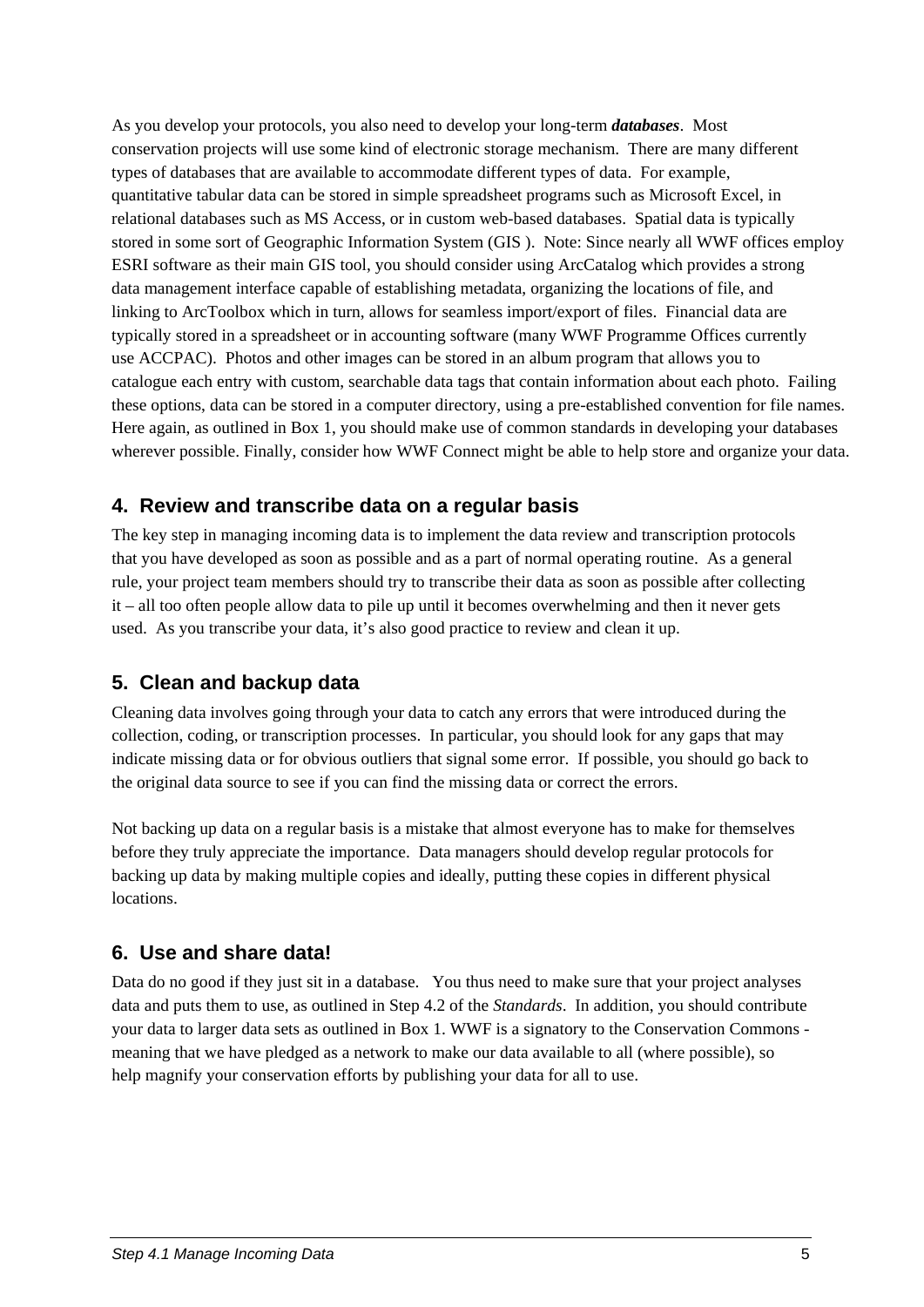#### **Box 1. Standards That Enable You to Contribute Your Data to Larger Data Sets**

One of the most important places you can contribute your data are to the growing number of databases that are developing at national, regional, and global levels around the world. If you contribute your data, then other practitioners can make use of your findings and learn from your experiences. In order to make your data accessible to outside parties, they need to conform to international data standards that provide the basis for open sharing of data. These standards need to occur on several levels:

**Standard Software Formats** – Your data need to be in an electronic format that other users can either directly read or at least import. For example, because of their dominant market position, most people can read files generated by Microsoft programs that use the \*.doc, \*.xls and \*.mdb formats for documents, spreadsheets and databases respectively. Non-proprietary formats include HyperText Markup Language (HTML) used for web-pages or, in more recent years, various flavours of eXtensible Mark-up Language (XML). For example, in the world of spatial data, ESRI's Geography Markup Language (GML) is becoming the standard XML encoding for geospatial information.

**Standard Data** – Your data also need to fit the structure of the databases that you will be contributing to. As a simple example, if you are reporting numbers of birds of different species in a census and your data are in the form of nesting pairs whereas the database wants to know individual adult birds, your data will not be compatible unless they are converted. Most databases will outline the format that data need to be in.

**Standard Terms** – A particularly important aspect of the need for standard data is the need to have standard terminology. If you have recorded bird names in the local language, chances are they won't be useful at a global level. To this end, it's important to use scientific (latin) names. Similarly, if you call a threat "cattle grazing" and another project terms it "livestock" then there will be no way to compare results. Specific resources that you may wish to consult for terminology include:

- **Geographic Place Names** GeoNet Names Server (GNS): <http://gnswww.nga.mil/geonames/GNS/index.jsp>
- **Biological Species and Other Taxonomic Information** Integrated Taxonomic Information System (ITIS): <http://www.itis.usda.gov/>
- **Habitats, Threats, and Conservation Actions** IUCN/CMP Classifications & Authority Files: http://www.redlist.org/info/authority\_files
- **General Terms:** California Environmental Resources Evaluation System (CERES): <http://gis.ca.gov/catalog/thesaurus.epl?mode=browse> or GEneral Multilingual Environmental Thesaurus (GEMET): <http://www.eionet.eu.int/gemet>

**Standard Metadata –** In addition to contributing your data themselves, you should also contribute meta information about your dataset. Typical metadata include identification of the data being described, the source of the data and a contact person/organization, the quality of the data, entity ,or attribute information (if in a database or spreadsheet), its publication date, distribution information (including rights/liabilities), and the name of the individual completing the metadata. Metadata are typically recorded in a separate file (often using HTML or XML) that accompanies the main data file. The US Federal Geographic Data Committee has created a metadata standard that is fairly widely accepted throughout the world and is suggested to all WWF staff as a good metadata reference to employ. For more information on this standard, please go to: <http://www.fgdc.gov/metadata/geospatial-metadata-standards>.